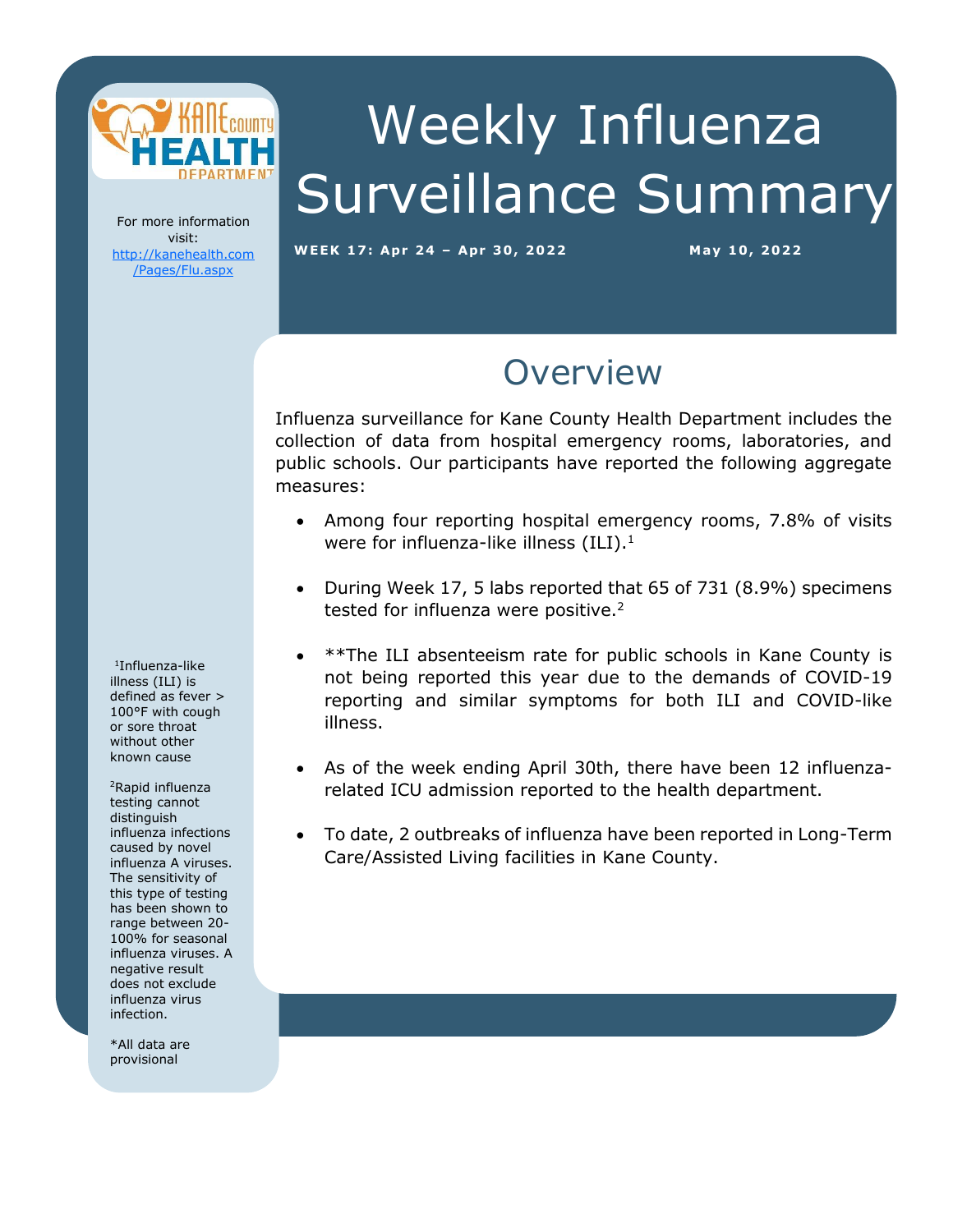## Emergency Room Visits

During Week 17, 7.8% of reported hospital emergency room visits were for influenza-like illness  $(III).<sup>1</sup>$ 

Each week, data for the 2021-22 season will be presented with data from the previous flu seasons to show the trend of ER visits for ILI over time.

Visits for influenza-like illness to reporting emergency rooms during Week 17 had the following age distribution:

- 0-4 years: 34.6% of all ILI visits
- 5-24 years: 36.9% of all ILI visits
- 25-64 years: 22.8% of all ILI visits
- 65+ years: 5.7% of all ILI visits

Throughout the season, KCHD will provide updated information on the total number of people visiting the emergency room for ILI, and what age groups make up those visits.

1 Influenza-like illness (ILI) is defined as fever > 100°F with cough or sore throat without other known cause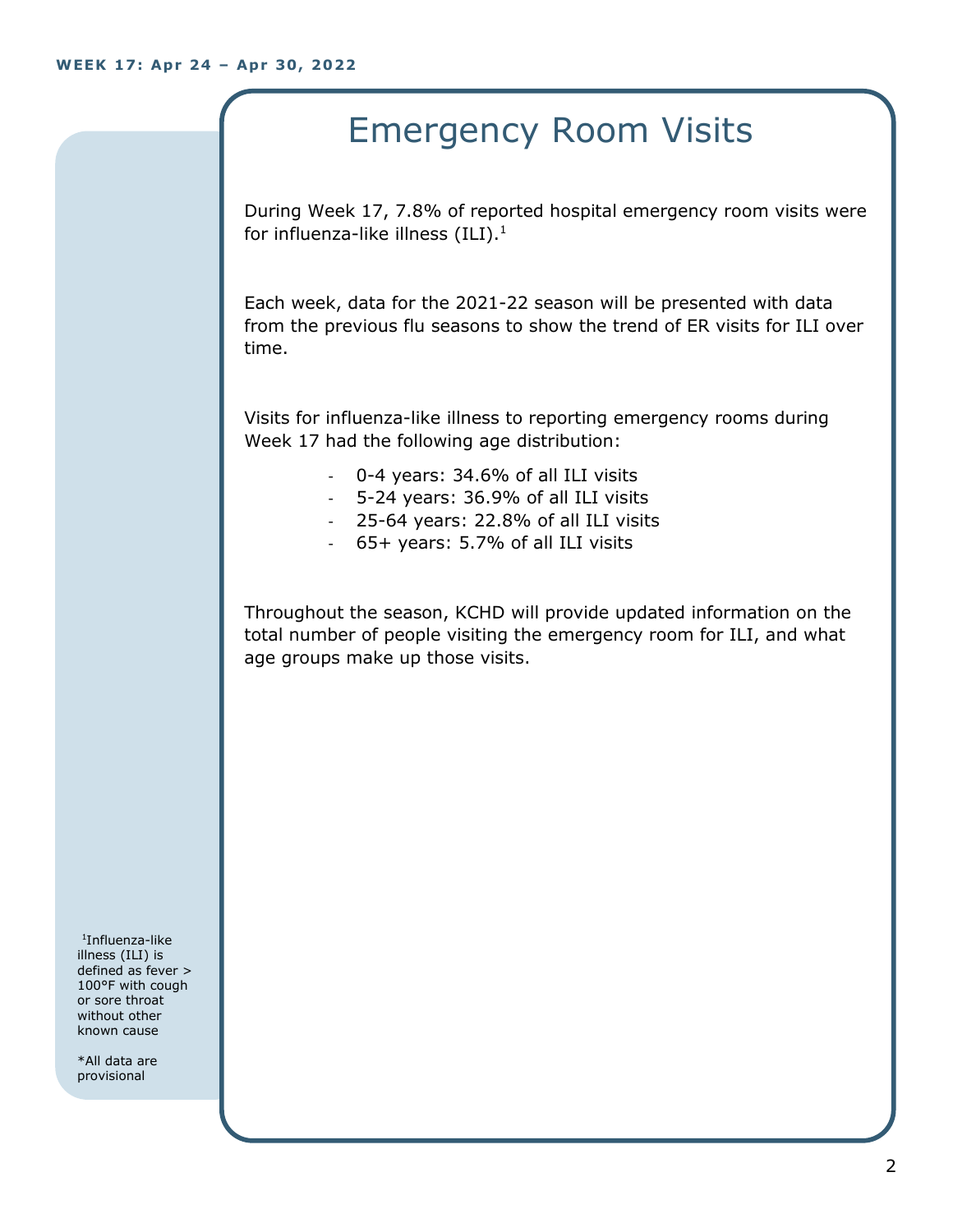

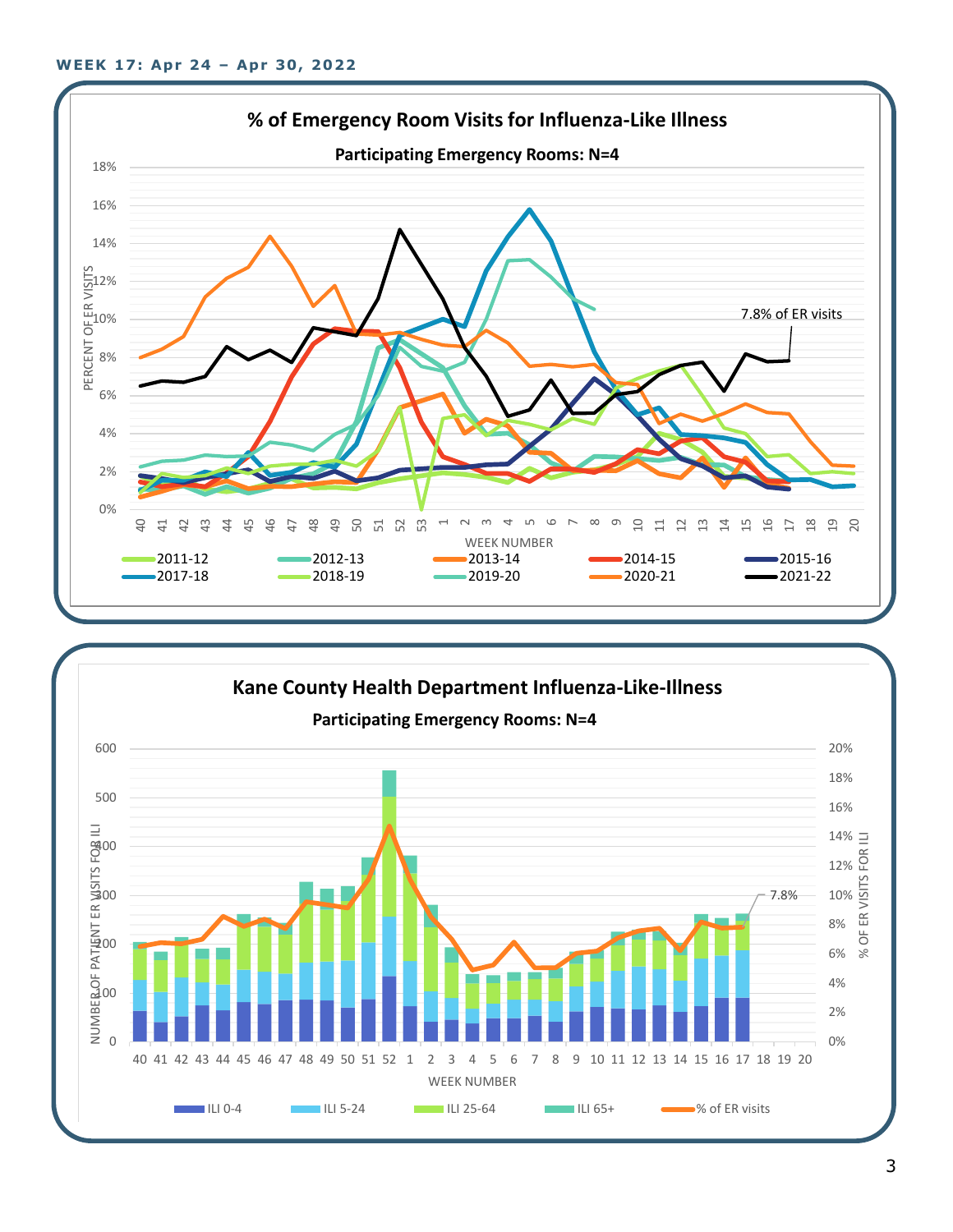# Laboratory Tests

| <b>Kane County Labs (5)</b>       | <b>Week: 17</b> |                | <b>Season Total</b> |                |  |
|-----------------------------------|-----------------|----------------|---------------------|----------------|--|
|                                   | <b>Number</b>   | <b>Percent</b> | <b>Number</b>       | <b>Percent</b> |  |
| <b>Specimens Tested</b>           | 731             |                | 15,171              |                |  |
| <b>Specimens Positive</b>         | 65              | 8.9%           | 610                 | 4.0%           |  |
| <b>Positive Specimens by Type</b> |                 |                |                     |                |  |
| Influenza A                       | 63              | 96.9%          | 585                 | 95.9%          |  |
| Influenza B                       | $\mathcal{P}$   | 3.1%           | 25                  | 4.1%           |  |
| Influenza AB                      | 0               | 0.0%           | 0                   | 0.0%           |  |
| Unknown                           | 0               | $0.0\%$        | n                   | 0.0%           |  |



Rapid influenza testing cannot distinguish influenza infections caused by novel influenza A viruses. The sensitivity of this type of testing has been shown to range between 20- 100% for seasonal influenza viruses. A negative result does not exclude influenza virus infection.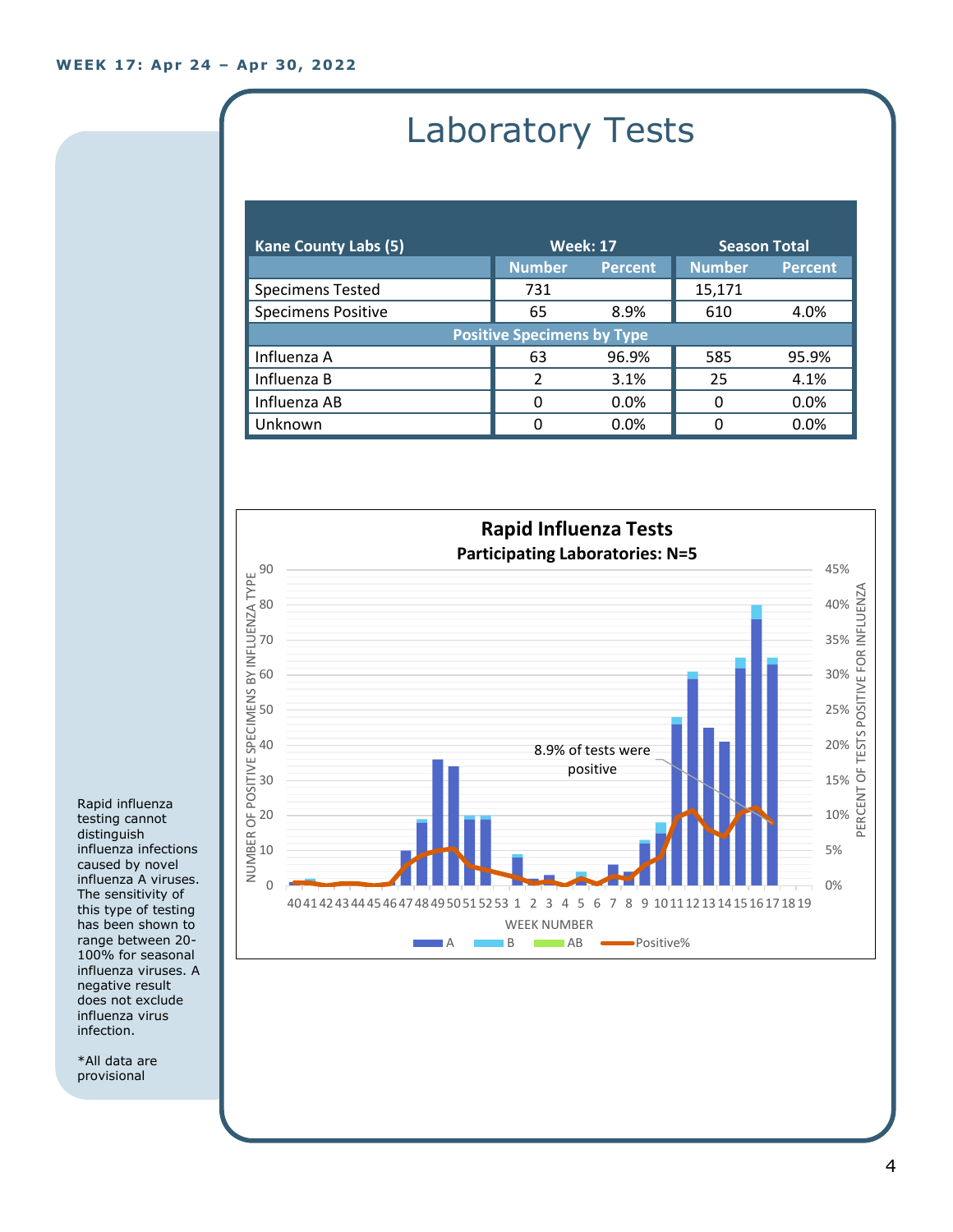### Student Absenteeism

The ILI absenteeism rate for public schools in Kane County is not being reported this year due to the demands of COVID-19 reporting and similar symptoms for both ILI and COVID-like illness.

Influenza-like illness (ILI) is defined as fever > 100°F with cough or sore throat without other known cause.